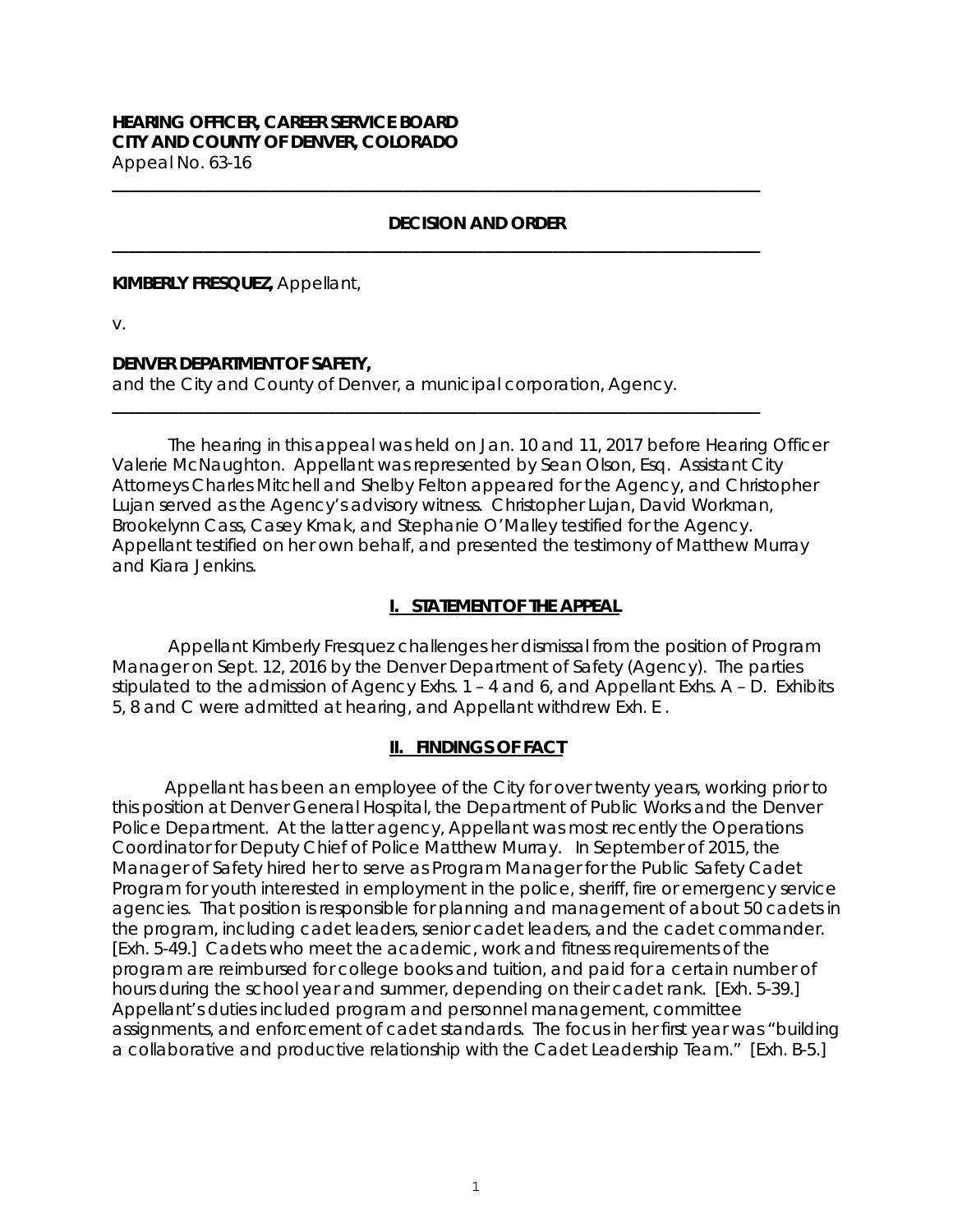Appellant testified that she learned about the cadet program while serving as administrator for the Deputy Chief of Police, where she coordinated the activities of a succession of cadets interested in joining the Police Department. When the position of cadet program manager was funded in mid-2015, Appellant told Manager of Safety Stephanie O'Malley that that was her dream job. O'Malley had gotten to know Appellant's work with the police department's cadets, and was impressed with her. O'Malley's deputy, Christopher Lujan, ran the recruitment process. When his committee recommended another candidate, O'Malley rejected that recommendation in favor of Appellant. Lujan informed O'Malley that Appellant had scored last on the candidate list. Nonetheless, O'Malley decided to select Appellant based on her strong interest in the program.

 Sept. 14, 2015 was Appellant's first day on the job. Lujan delivered a five-page letter outlining the cadet program and his expectations regarding her performance. Those included ensuring accurate time-keeping and approving cadet time cards, one of the duties in her performance evaluation. [Exhs. B-1; 4-4.] Lujan indicated that he would be "actively monitoring how you lead this program in terms of how you communicate with the cadets and the judgment you exhibit in administering the daily operations of this program … You are *strongly encouraged* to continue empowering the cadet leaders to make decisions on their own after collaboration and deliberation." [Exh. B-5, italics in original.] Appellant's formal performance criteria listed maintaining respectful and positive working relationships as her top priority. [Exh. 4-1.] In her 2015 evaluation delivered in Feb. 2016, Appellant was required to complete six training sessions to increase her skills in several areas, including communication and leadership. Appellant was rated as satisfactory overall, but below expectations in the area of supervisory functions because of her failure to reconcile time cards in the Kronos system. [Lujan, 9:25 am; Exh. 4-4.]

 In early June, 2016, cadet Kristen Pough informed a staff member that she wished to resign from the program because of bullying by Appellant. The staff member referred Ms. Pough to Manager of Safety Stephanie O'Malley to report her complaint. Deputy Director Christopher Lujan was thereafter assigned to interview four cadets named by Ms. Pough as persons who had knowledge of Appellant's conduct. When those interviews corroborated some of Ms. Pough's complaints, Appellant was placed on investigative leave and a more thorough investigation was conducted by an outside contractor. The investigation found a number of incidents of unprofessional conduct, including favoritism, offensive language, inappropriate touching, and failure to pay overtime. Based on these findings, the Agency began the disciplinary process. The pre-disciplinary letter alleges nine Career Service disciplinary rules violations, as well as breaches of city policies on overtime and workplace violence under CSR § 9-90 and Executive Order 112.

 At the pre-disciplinary meeting, Appellant accepted responsibility for using curse words, asking to see a cadet's thigh tattoo, and failing to pay overtime, citing her reliance on past practices in defense of the latter. [Exh. 6-11, 6-12.] Appellant stated that she did not recall making demeaning comments to cadets, and denied other conduct reported in the investigation. [Exh. 6-4.] She denied making preferential assignments, and said her treatment of certain cadets was based on their performance or procedures. Appellant stated cadet personalities were discussed at leadership meetings only to strategize on how to resolve challenges. [Exh. 6-7.] She denied hugging or slapping any cadet, and said her physical contact was limited to giving high-fives and pats on the back after a kickball game. [Exh. 6.]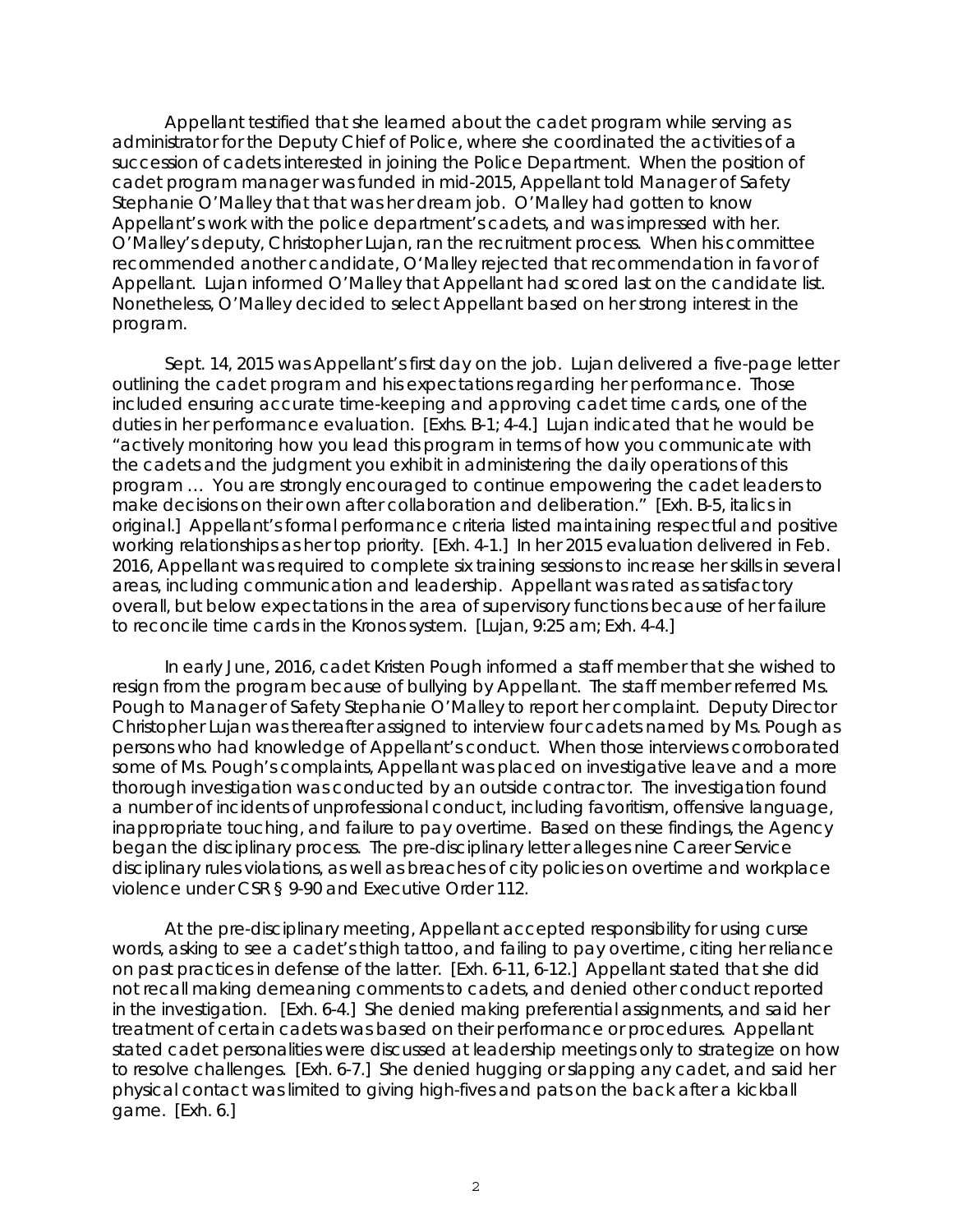David Workman has been in the cadet program for the past two and a half years. He was a Cadet Leader during the investigation, and became Cadet Commander in October, 2016, after Appellant was placed on investigatory leave. Workman observed that Appellant's communication was not always clear, and "began to impede the success of individual cadets." [Workman, 11:18 am.] He got along well with Appellant because he made every effort to stay "on her good side". … "I've seen how she treats those on her bad side." [Workman, 11:31 am.] Appellant often gossiped and vented to him about the other cadets, sometimes describing female cadets as "bitch", "whorish", "brat", and "crybaby". She mocked Senior Cadet Leader Casey Kmak by calling him "fire boy" because he was the son of the Denver Fire Department Chief. Appellant told Workman that she wanted to demote Kmak, who she described as "mentally weak" and incompetent. At the time, Kmak was Workman's direct supervisor within the Cadet Program. [Workman, 11:33 am.] Appellant frequently used profanity in discussing other cadets with Workman. Even after Workman told Appellant many times that he found her language inappropriate, she did not stop. [Workman, 12:11 pm.] Appellant made him uncomfortable when she touched him on the neck, shoulders and arms, and once hit him on the back of his head during a meeting, making him feel weak and helpless in front of his peers. [Workman, 11:28 am.]

 Workman reported that he had worked at the Recruit Academy over the maximum 39 hours per week during the summer of 2016, and was not paid overtime. [Exh. 5-40.] In mid-June, Appellant texted him, "Why so many hours? I can only pay you for 39." Appellant replied that he did not want to leave his duties unfinished at the Academy, and did not "mind too much volunteering" the extra hours. [Exh. 5-108.] Workman continued to report over 40 hours in June and July, and testified he could not complete his work as an instructor inside that number of hours. [Appellant, 11:57 am; Exh. 5-110 – 111.] Appellant admitted she did not approve overtime for the work over 39 hours. [Appellant, 5:00 pm.]

 Cadet Brookelynn Cass testified about three incidents. At a fitness event soon after Appellant's first day, she sat next to Cass in the bleachers. Appellant looked at the part of Cass's tattoo visible just above her knee and below her long athletic shorts, and asked, "How are you going to explain that to your children?" [Exh. 8.] Cass laughed it off, but considered the remark "kind of rude". After Appellant left, Cass said to those sitting near her, "I'd tell them not to be judgmental." She did not complain to higher management because she feared that Appellant would retaliate against her. [Cass, 1:31 pm.] The following July, Appellant approached Cass while she was standing in a line at a kickball game, lifted one leg of her shorts, exposing the tattoo, remarked "yikes!", and walked away. Cass was shocked and embarrassed. Fellow cadet Kiara Jenkins witnessed the incident. [Jenkins, 3:58 pm.] A month earlier, Cass was showing her high school picture to two other cadets, who laughed. Appellant asked to see it, and remarked, "[y]ou look like a bitch." Cass felt the comment from the program supervisor was inappropriate.

 Senior Cadet Leader Casey Kmak testified that he was at a kickball game attended by all cadets at the end of academy, and saw Appellant playfully slap Dominic Odom on the butt as he walked by. On other occasions, he witnessed Appellant rubbing cadets' shoulders, backs, and arms. Among cadet leaders, Appellant made negative and offensive comments about the performance of other cadets and leaders, such as "I can't believe he fucking did this", and once added, "I'm going to get fucking drunk tonight." [Exh. 5-153.] She told Kmak that a cadet failed to pass a required examination, and was "not ready for this academy". [Kmak 2:10 pm.] Appellant once described a cadet in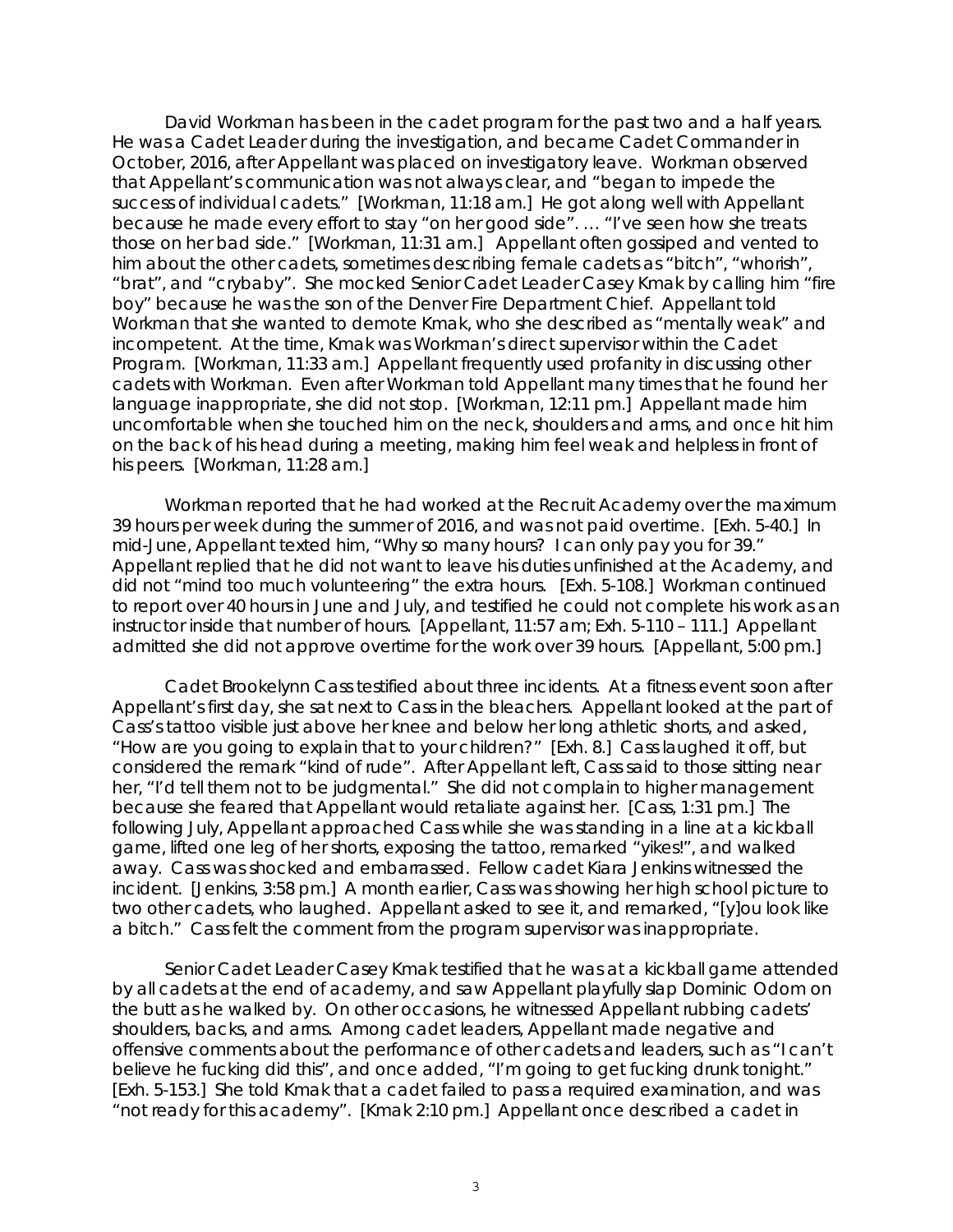Kmak's group as having "a bitchy attitude", without presenting any context or direction to correct any misconduct. Kmak has never heard Appellant criticize cadets known to be her favorites, including Workman, Valerde and Odom, for the same type of conduct used to discipline other cadets. The cadets knew which cadets Appellant favored and did not favor because cadets would pass on negative things Appellant had said about them to others in the group. [Kmak, [2:14 pm.] Appellant remarked to others that Kmak "shouldn't go running to his dad", who is a fire chief. "At the beginning I took advantage of her open door a good amount to talk about issues in the program. I felt uncomfortable after a while, and meetings became less frequent." [Kmak, 2:26 pm.] Kmak confirmed that Appellant expected senior leadership working on the academy to report early and attend meetings after the program's maximum hours, but did not pay them overtime for that work. [Kmak, 2:07 pm.]

 After the pre-disciplinary meeting, the Agency found that Appellant had engaged in unprofessional conduct and had failed to pay overtime. The former included describing one cadet as looking "like a bitch" in her high school photo, using profanity to criticize cadet performance, inappropriate touching, and slapping a cadet in the head. It also included remarking "yikes!" after lifting the shorts of a cadet to expose her thigh tattoo, and engaging in favoritism among the cadets. [Exh. 1.]

 Appellant testified that her first few months on the job were a challenge, both because of the manner in which some cadets responded to her, and because Lujan was "placing obstacles to make me fail" since he did not want her in that position. [Appellant, 4:18 pm.] After obtaining advice from O'Malley and Police Chief White, Appellant handled the cadet issues firmly, earning her credit in her February performance review for addressing unprofessional conduct by cadets. [Exh. 4-4.]

 As to the allegations of her own unprofessional conduct, Appellant testified that she said freaking, not fucking, when describing an incident. Because she sometimes wears a retainer, Appellant offered that cadets may have misheard her when she said, "[a]re you freaking kidding me?" [Appellant, 4:20 pm.] Appellant admitted she used the word bitch, but only to describe a situation, not as a personal insult. Appellant stated she would touch cadets on the shoulder to signal she was behind them, and would pat them on the back or deliver high-fives after a game, "like a mother". She hugged the girls more often than the boys when sharing good news or congratulating them. Appellant did not recall hitting Workman in the head, and denied smacking anyone on the butt. Appellant denied calling any cadet "whorish", but conceded that she would discuss cadets in frank terms among the leadership group, including their personality traits. She described that environment as safe and joking.

#### **III. ANALYSIS**

 It is the Agency's burden to prove the cited violations of the Career Service Rules by a preponderance of the evidence, and to show that its penalty is proper under CSR Rule 16.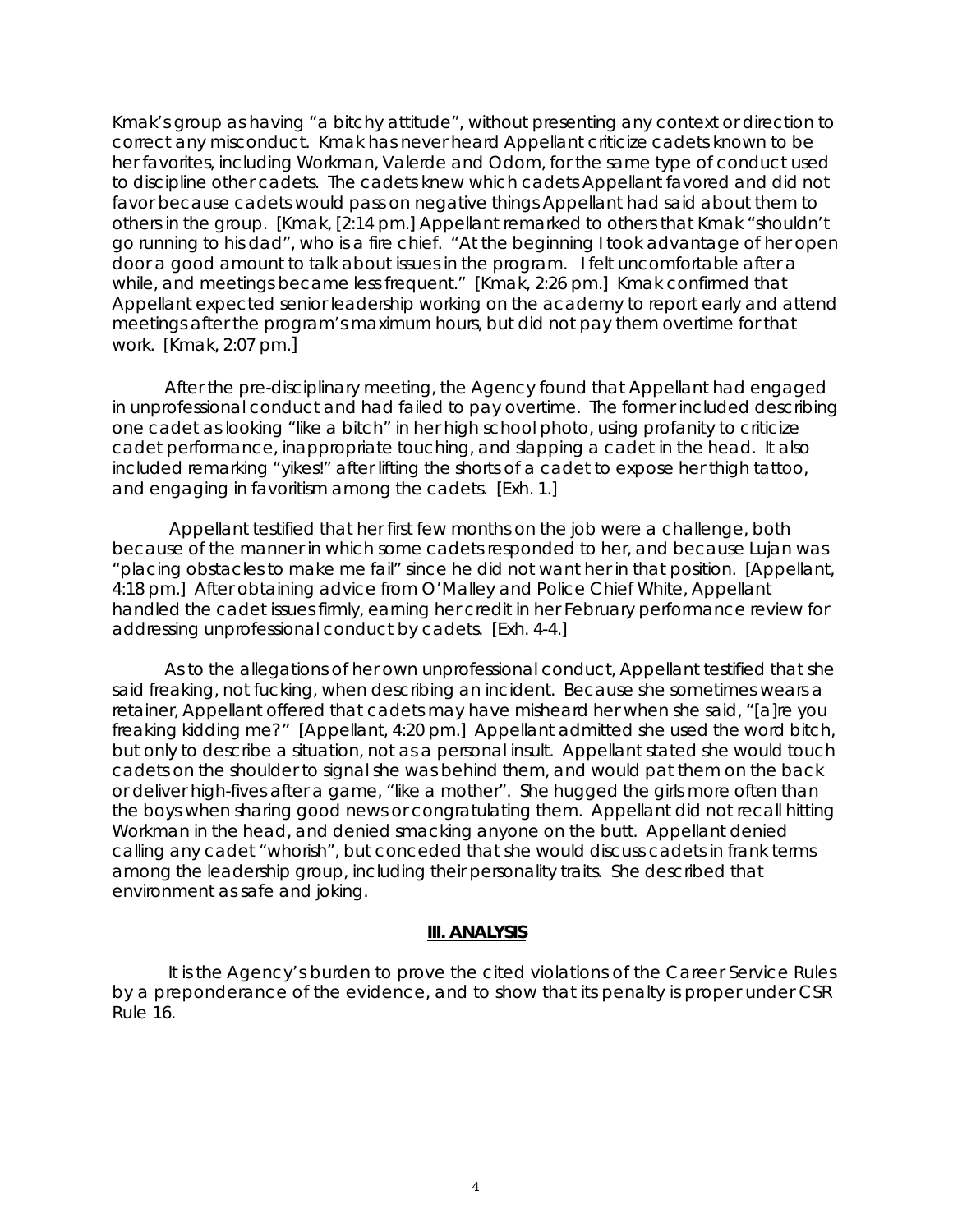# **A. VIOLATION OF DISCIPLINARY RULES**

#### 1. Neglect and carelessness, CSR § 16-29 A.

 This rule, a combination of previous CSR §§ 16-60 A and B, prohibits a failure to perform a known duty as well as poor performance of a duty. *See* In re Gutierrez, CSB 65-11, n1 (4/4/13); In re Galindo, CSA 39-08 (9/5/08) (decided under prior rules). The Agency found Appellant neglected her duty to keep track of cadet hours, and engaged with cadets in a careless manner. [O'Malley, 3:00 pm.]

 Cadets and leaders recalled many instances in which Appellant displayed unprofessional conduct inconsistent with her supervisory role in the cadet program. Despite Workman's many requests, she did not curb her habit of using profanity to express her frustration in the work setting. I do not find convincing her suggestion that the three cadet witnesses all misunderstood her to be saying "fucking" because she was wearing a retainer. If that were true, a listener would have noted her misstating more than one word. It also requires an assumption that she wore her retainer every time a cadet heard her use the word in question. I credit the cadets' ability to recognize a common swear word.

 Appellant's favorable treatment of three or four cadets over the others was known among the group, and favorites felt the need to agree with her in order to "stay on her good side", as more than one described it. Appellant shared her desire to demote a cadet leader with his subordinate, and belittled other cadets without offering constructive action to correct any perceived weaknesses. Appellant disregarded personal space limits by her overfamiliar physical contact with cadets, in one instance hitting the head of a cadet leader in response to a wisecrack, in another slapping a leader on the behind after a game. In the aggregate, this conduct created a negative work atmosphere for the cadets under her supervision, and neglected her duty to promote positive relationships within the group.

 The Agency also found that Appellant carelessly performed her time-keeping duties in that she knew cadets were working excessive hours, but permitted that practice to continue without paying overtime or reorganizing work to fit within the authorized schedule. Appellant admits that she knew of the work hours policy, knew cadets were exceeding it, but took no action because she believed Lujan's practice was to treat extra hours as volunteer. The evidence showed that Lujan detailed her duties on her first day in a five-page letter, which prominently featured the requirement "to ensure accurate time-keeping in Knonos", and mentioned no exception for overtime. [Exh. B-1.] The cadet handbook specifies maximum work hours, and is silent on how excess hours are treated. [Exh. 5-40.] Her below expectations rating in monitoring work time in February, 2016 gave Appellant ample notice that this was an important part of her job. [Exh. 4-4.] Appellant presented no evidence in rebuttal, and requested no training or further information to confirm her impression that the time could be categorized as volunteering. The Agency thus proved Appellant neglected her duty to accurately track cadet hours, and was careless in the performance of this duty, in violation of § 16-29 A.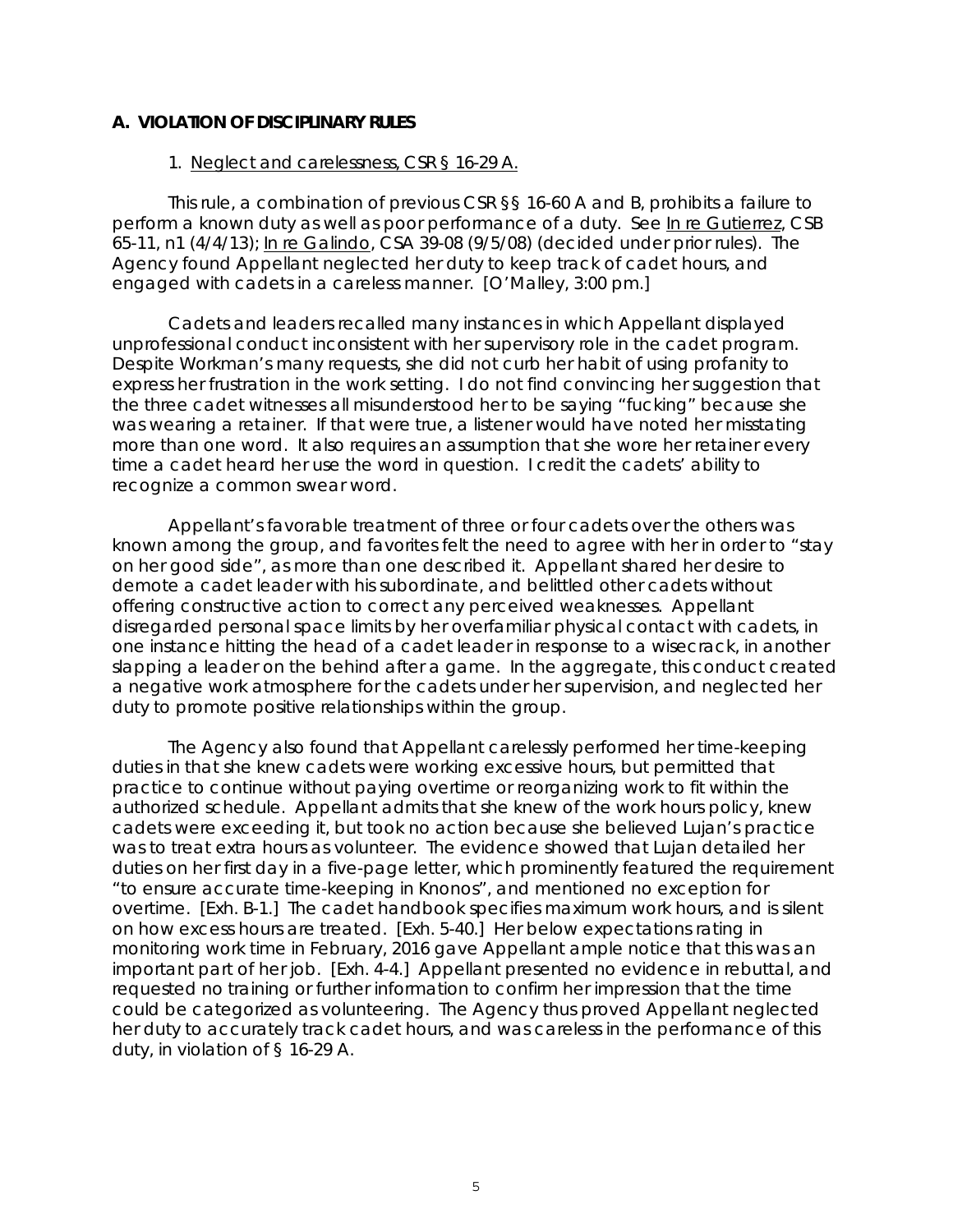#### 2. Dishonesty, CSR § 16-29 D.

 This rule requires proof of a knowing misrepresentation of facts in the employment context. In re Mounjim, CSB 87-07, 5-6 (1/8/09). In finding a violation of this rule, the Agency concluded that Appellant certified 39 work hours, knowing she understated the cadet's actual work time. Workman's testimony and texts showed he informed Appellant he had worked 45.25 hours one week, and Appellant responded that she could not pay for them. [Workman, 11:57 am; Exh. 5-108.] Appellant admits she did not authorize overtime to pay for the actual number of hours worked. Workman and Kmak both confirmed they were not in fact paid for their overtime hours. The evidence shows that Appellant knowingly falsified work hours, in violation of this rule.

# 3. Failure to comply with orders or perform assigned work, CSR § 16-29 F

 This rule contains two violations: failure to comply with a reasonable work order, and failure to perform assigned work an employee is capable of performing. Under the second portion of the rule, the Agency states it provided Appellant with clear performance expectations in Exh. B, the letter delivered on her first day. As to this rule, O'Malley based her finding on Appellant's general failure to keep the deputy director aware of the functioning of the program. [O'Malley, 3:02 pm.]

 The letter does require Appellant to obtain Lujan's approval before making programmatic or personnel decisions. [Exh. C-5.] However, Lujan testified that this requirement was removed in January, upon his return from FMLA leave. [Lujan, 10:35 am.] There is no evidence that the conduct cited in the discipline letter constituted a failure to keep the deputy director advised about the cadet program. The evidence does not show Appellant violated this rule.

# 4. Failure to meet performance standards, CSR § 16-29 G.

 The Agency established a violation of this rule by showing it established a performance standard, clearly communicated it to Appellant, and Appellant failed to meet it. *See* In re Macieyovski, CSA 28-14, 7 (10/13/14). Here, Appellant is charged with failing to treat others respectfully, and failing to promote positive working relationships within the cadet program. Specifically, the Manager of Safety found that Appellant's use of profanity, inappropriate physical contacts with cadets, and noticeable favoritism among the cadets was contrary to these standards. [O'Malley, 3:03 pm.]

 Appellant was given immediate notice of the work standards she would need to meet as cadet program manager. [Exh. B.] Her supervisor's letter squarely placed the focus on leadership style, including the manner of her decision-making and ability to build a collaborative, empowering and productive relationship with the team. [Exh. B-5.] While general, these goals are clearly violated by observable favoritism at odds with the intended meritocracy of a cadet team. Crude insults are counterproductive when the goal is to motivate cadets to solve problems and make decisions. Inappropriate physical contact such as hits and slaps have no readily apparent place when training toward a safety career. All of these practices had an actual negative impact on cadets, as demonstrated by their testimony. Appellant was also required by her performance enhancement plan to perform all administrative supervisory functions,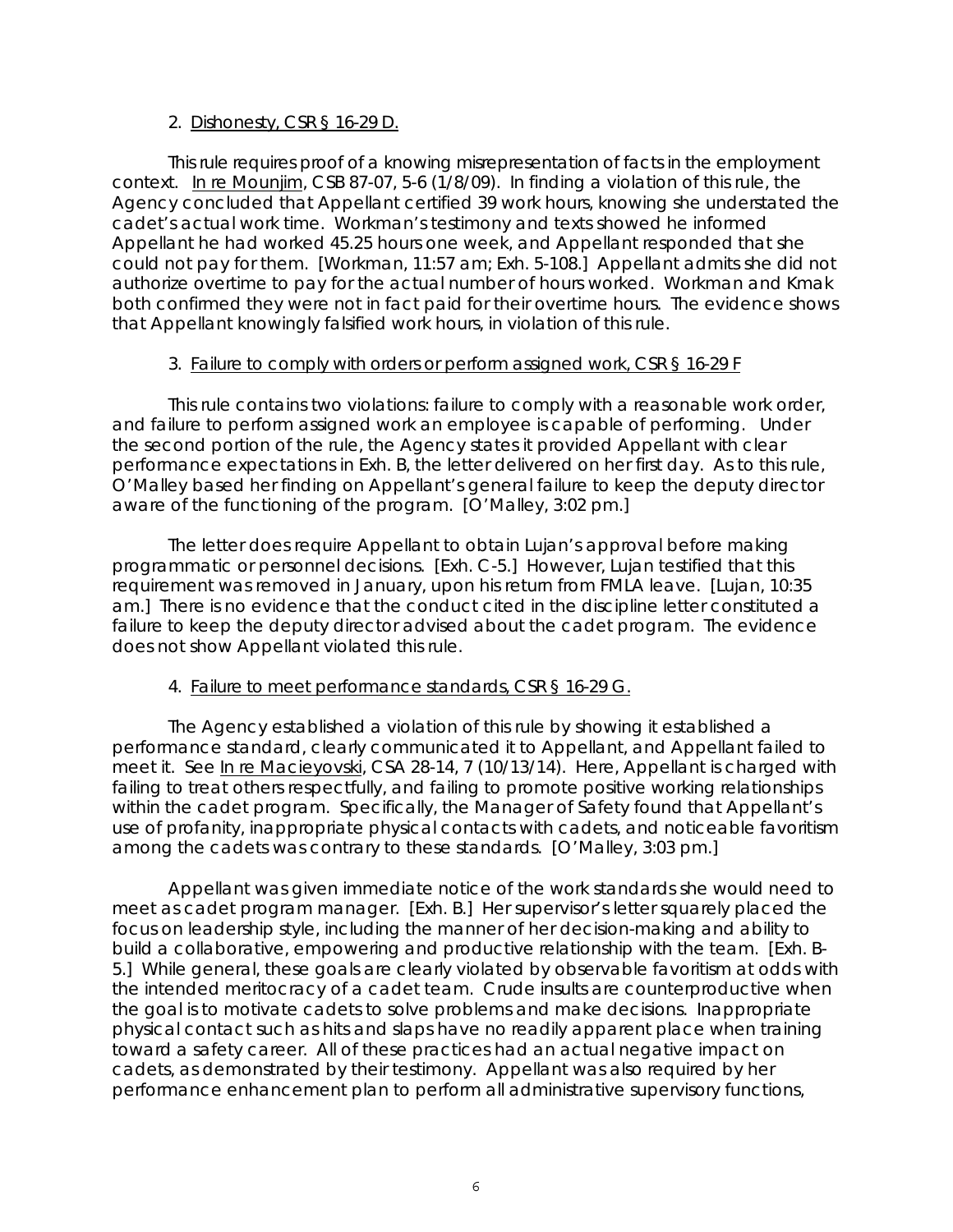including accurate Kronos timesheets. Appellant failed to meet this standard by virtue of her false recording of overtime hours in the summer of 2016.

 The evidence established that Appellant's conduct, both admitted and as reported by cadets, fell outside the communicated performance standards for the position of manager of the cadet program, and thus violated CSR § 16-29 G.

# 5. Failure to maintain satisfactory work relationships, CSR § 16-29 I.

 This rule bars conduct an employee knows or should know will significantly harm a working relationship. In re Burghardt, CSB 81-07, 2 (8/28/08). As found above, Appellant engaged in crude insults, favoritism, gossip and inappropriate physical contact that negatively affected the cadets who testified. Workman felt demeaned and embarrassed after Appellant hit him on the head at a meeting with his leadership peers. Cass was offended when Appellant said she "looked like a bitch" in her high school picture, and shocked when Appellant raised her shorts in front of others and pretended to be scandalized by her tattoo. Kmak testified that Appellant cursed when angry, and spread negative gossip about many cadets, with no apparent constructive intent. [Kmak, 2:12 pm.] He became less comfortable with Appellant, and met with her about work issues less frequently. Everyone knew which cadets shared a favored relationship with Appellant, and relationships were complicated by that knowledge. Lujan testified that cadet morale was "destroyed" during Appellant's tenure, and some informed him they were relieved when told Appellant had been removed from the program. [Lujan, 10:49 am.]

 While discussing performance issues with members of the leadership team may sometimes be appropriate, the gossip indulged in by Appellant was personal and gratuitously insulting without being constructive. Inappropriate touching and favoritism harmed the cadets' ability to build a positive relationship with their supervisor. By any objective measure, Appellant's improper behavior damaged working relationships within the cadet team, in violation of this rule.

# 6. Discrimination or harassment, CSR § 16-29 L.

This rule prohibits unfair or unequal treatment of a person based on a protected status, regardless of intent or whether the same conduct would violate state or federal law. In re Burghardt, CSB 81-07, 3 (8/28/08). The Agency based the rule violation on its finding that Appellant lifted the shorts of a female cadet to expose her thigh tattoo, and inappropriately touched other cadets.

 Cadet Cass credibly testified that Appellant twice made rude comments about her tattoo in front of others, and the second time lifted the edge of her shorts to expose it. Cadet Jenkins confirmed Appellant's action, despite her opinion that Appellant was personally supportive of her. [Jenkins, 3:58 pm.] Cass noted that many of the male cadets had visible tattoos, and Appellant made no critical remarks about them. I find that the Agency proved Appellant's treatment of Cass was based on her gender, and was an apparent criticism of a female with a tattoo. The other evidence showed no such distinction in treatment between males and females by Appellant.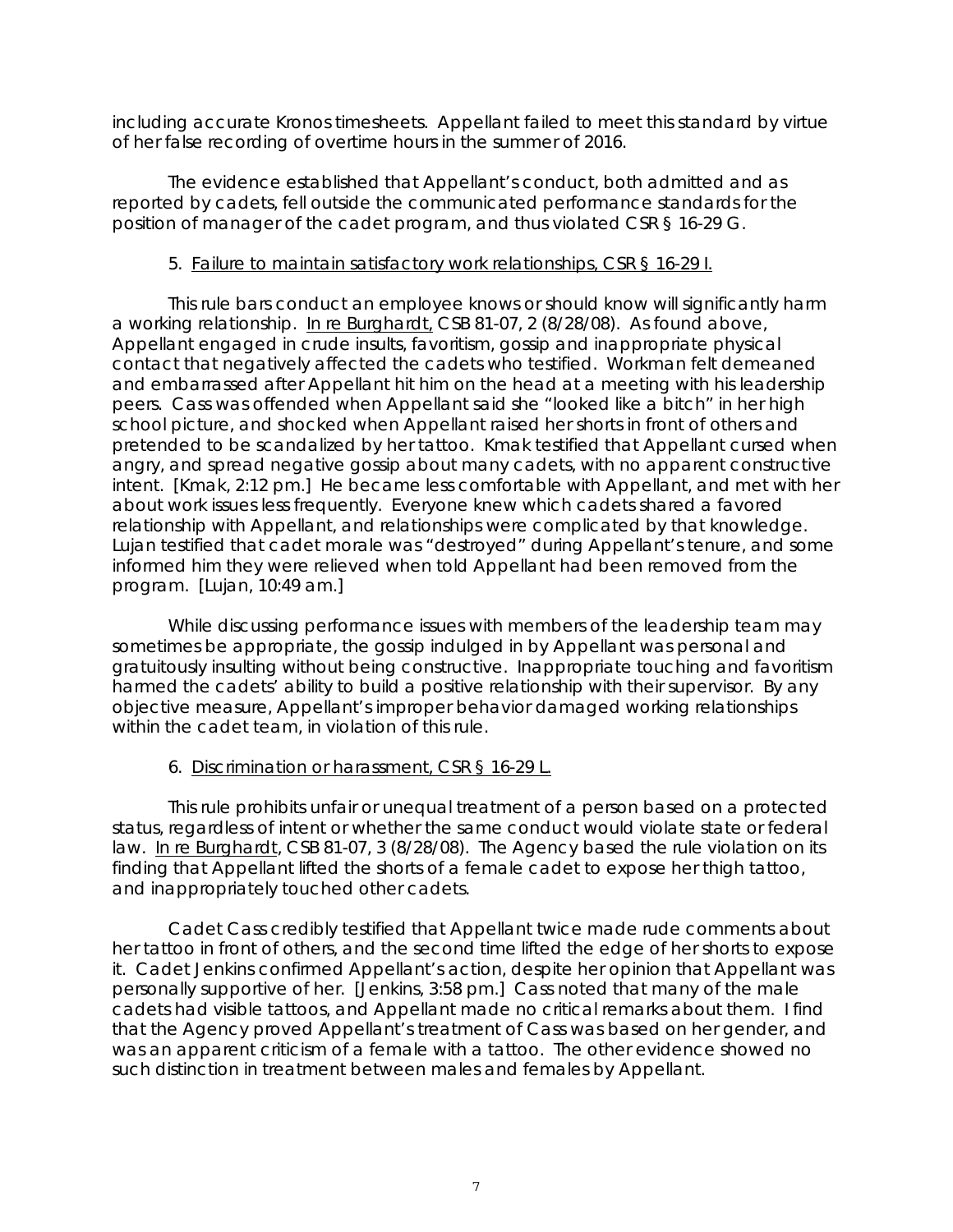# 7. Divulging confidential information, CSR § 16-29 Q.

 The Agency asserts that Appellant violated this rule by discussing cadets' performance with members of cadet leadership. The cadet manual specifies that personnel files are confidential. [Exh. 5-62]. Workman and Kmak both testified they considered Appellant's comments unhelpful to improve performance, but neither claimed the information was confidential. Appellant told Kmak that one cadet failed her physical examination "and was not ready for this academy". [Kmak, 2:13 pm.] There is no evidence that an examination score is confidential; in fact, knowledge of cadet status in various areas may well be necessary information far cadet leadership. Gossiping about cadet information that is "not their business" does not establish disclosure of confidential material under this rule. [O'Malley, 3:10 pm]; *see* In re Purdy, CSB 67-11 (4/4/13). The Agency failed to prove this violation.

# 8. Conduct violating rule or other applicable authority, CSR § 16-29 R.

 The Agency alleges that Appellant violated CSR § 9-90 and Executive Order 112, the former by failing to designate Workman and Kmak's excess hours as overtime, and the latter by improper touching and striking cadets. Appellant admits that she did not designate the excess hours as overtime in Kronos, and therefore the first allegation is established. Appellant denies she hit Workman in the head, but her denial is contradicted by Workman's credible testimony, and his vivid memory of how her actions affected him. He admitted it was not a hard hit or intended to hurt him, but it left him feeling embarrassed and weak in front of his leadership peers. [Workman, 11:28 am, 12:06 pm.] Kmak witnessed Appellant swatting cadet leader Odom on the behind, an inappropriate act by a supervisor. Both incidents constituted violations of Executive Order 112, § 2.0., and therefore proved violation of § 16-29 R.

# 9. Prejudicial conduct, CSR § 16-29 T

"Conduct which is or could foreseeably: I. Be prejudicial to the good order and effectiveness of the department or agency, 2. Bring disrepute on [or compromise] the integrity of the City; or 3. Be unbecoming of a City employee" is prohibited by CSR § 16-29 T, effective Feb. 12, 2016.

The Agency relied on the evidence of Appellant's verbal and physical abuse of cadets, and its effect on the morale and effectiveness of the program. The testimony of Workman was particularly instructive: even though he was one of Appellant's favorite cadets, he experienced discomfort and uncertainty in his future based on his fear that he would "get on her bad side" if he disagreed with her, as he had seen happen to others. Indeed, Workman accepted that he must volunteer his hours over the maximum in order to avoid a confrontation with Appellant. [Exh. C-1.] In a setting intended to spur collaboration and growth in college students interested in public safety, Appellant's conduct resulted in conformity rather than increased leadership skills. The evidence demonstrated that Appellant's pattern of conduct toward the cadets prejudiced the effectiveness of the cadet program, in violation of this rule.